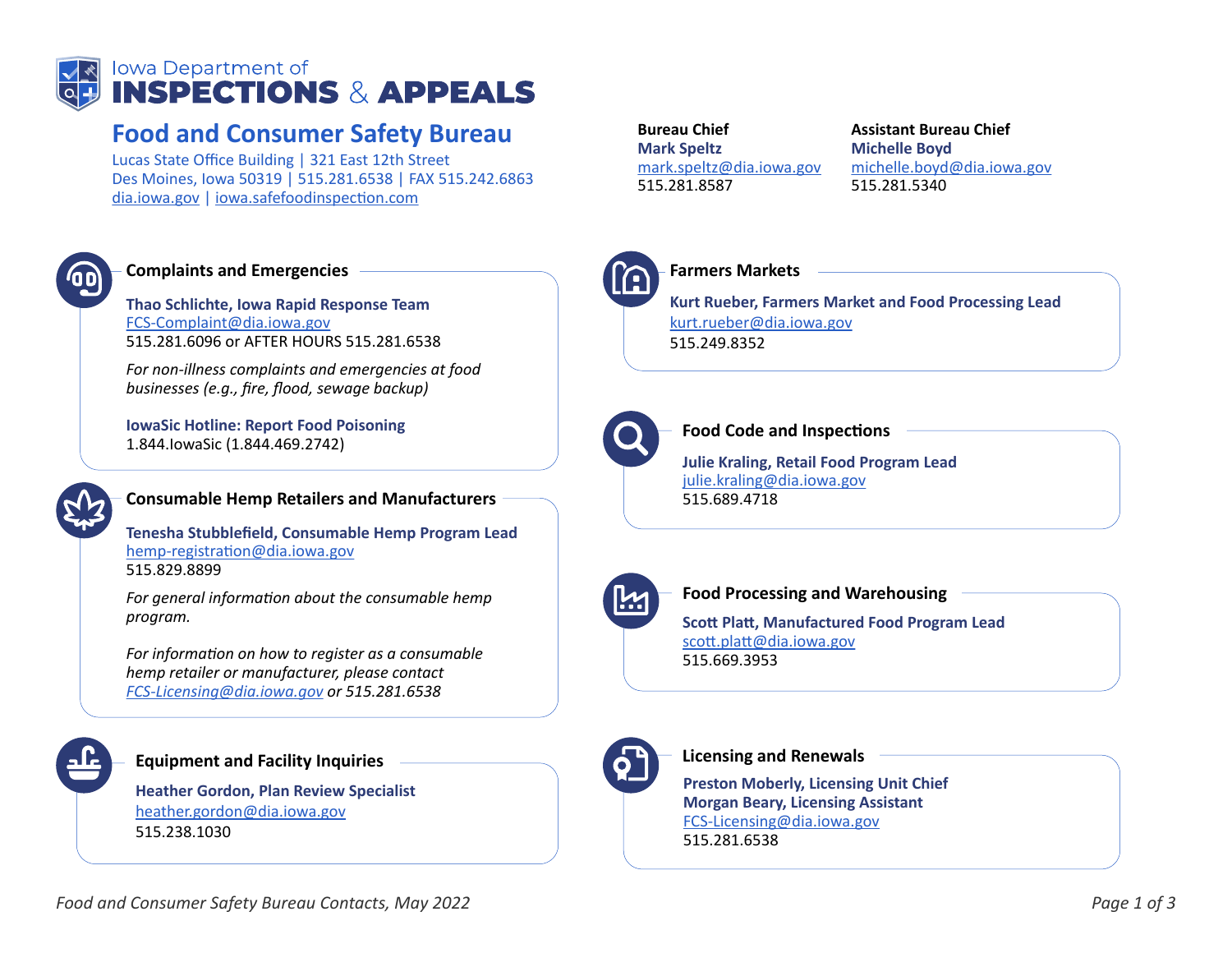# **Iowa Department of<br>INSPECTIONS & APPEALS**

## **Jurisdiction Map**

The Iowa Department of Inspections and Appeals licenses and inspections restaurants, bars and taverns (including those that only serve beverages), cafeterias, delicatessens, catering operations, mobile food units, farmer's markets, temporary food events, hotel breakfast bars, vending machines, grocery stores, convenience stores, bakeries (including home bakeries), as well as hotels, motels, and inns (including bed-and-breakfast inns) in 63 coun�es. DIA contracts with 12 local health departments to manage licensing and inspection for these business in the other 36 counties. (Please see the next page for contact information.)

DIA also regulates consumable hemp retailers and manufacturers, food processing plants, and food warehouses in **all 99 coun�es.**

*All counties in white are under the jurisdiction of the Food and Consumer Safety Bureau of the Iowa Department of Inspections and Appeals: Adair, Adams, Allamakee, Audubon, Boone, Butler, Carroll, Cass, Cedar, Chickasaw , Clarke, Clayton, Clinton, Crawford, Dallas, Decatur, Delaware, Dubuque (except the City of Dubuque), Floyd, Franklin, Fremont, Greene, Guthrie, Hamilton, Hancock, Hardin, Harrison, Howard, Humboldt, Iowa, Jackson, Jasper, Jefferson, Keokuk, Kossuth, Louisa, Madison, Mahaska, Marion, Marshall, Mills, Mitchell, Monona, Montgomery, Muscatine, Page, Polk, Pottawattamie, Poweshiek, Ringgold, Shelby, Story, Tama, Taylor, Union, Wapello, Warren, Wayne, Webster, Winnebago, Winneshiek, Worth, Wright.*

| Lyon                                      |        | Osceola       |       | <b>Dickinson</b>   |       | Emmet         |         | Kossuth  |       | Winnebago |        | Worth       |        | Mitchell  |        |                   | Howard        |           | Winneshiek |       | Allamakee           |  |                    |  |
|-------------------------------------------|--------|---------------|-------|--------------------|-------|---------------|---------|----------|-------|-----------|--------|-------------|--------|-----------|--------|-------------------|---------------|-----------|------------|-------|---------------------|--|--------------------|--|
| Sioux                                     |        | O'Brien       |       | Clay               |       | Palo Alto     |         |          |       | Hancock   |        | Cerro Gordo |        | Floyd     |        |                   | Chickasaw     |           |            |       |                     |  |                    |  |
| Plymouth                                  |        | Cherokee      |       | <b>Buena Vista</b> |       | Pocahontas    |         | Humboldt |       | Wright    |        | Franklin    |        | Butler    |        |                   | <b>Bremer</b> |           | Fayette    |       | Clayton             |  |                    |  |
| Woodbury                                  |        |               | Ida   |                    | Sac   |               | Calhoun | Webster  |       | Hamilton  |        |             | Hardin |           | Grundy | <b>Black Hawk</b> |               |           | Buchanan   |       | Delaware            |  | Dubuque            |  |
| $\mathcal{L}_{\mathcal{L}_{\mathcal{D}}}$ | Monona | Crawford      |       |                    |       | Carroll       | Greene  |          | Boone |           |        | Story       |        | Marshall  |        | Tama              | Benton        |           | Linn       |       | Jones               |  | Jackson<br>Clinton |  |
|                                           |        | Harrison      |       | Shelby<br>Audubon  |       | Guthrie       |         | Dallas   |       | Polk      |        | Jasper      |        |           |        | Poweshiek         |               | lowa      | Johnson    |       | Cedar               |  | Scott              |  |
| n,<br>, and                               |        | Pottawattamie |       |                    |       | Adair<br>Cass |         | Madison  |       | Warren    |        | Marion      |        | Mahaska   |        | Keokuk            |               |           | Washington |       | Muscatine<br>Louisa |  |                    |  |
|                                           |        |               | Mills | Montgomery         | Adams |               |         |          | Union |           | Clarke | Lucas       |        | Monroe    |        | Wapello           |               | Jefferson |            | Henry | <b>Des Moines</b>   |  |                    |  |
|                                           |        | Fremont       |       | Page               |       | Taylor        |         | Ringgold |       | Decatur   |        | Wayne       |        | Appanoose |        | Davis             |               | Van Buren |            | Lee   |                     |  |                    |  |
|                                           |        |               |       |                    |       |               |         |          |       |           |        |             |        |           |        |                   |               |           |            | ÷     |                     |  |                    |  |